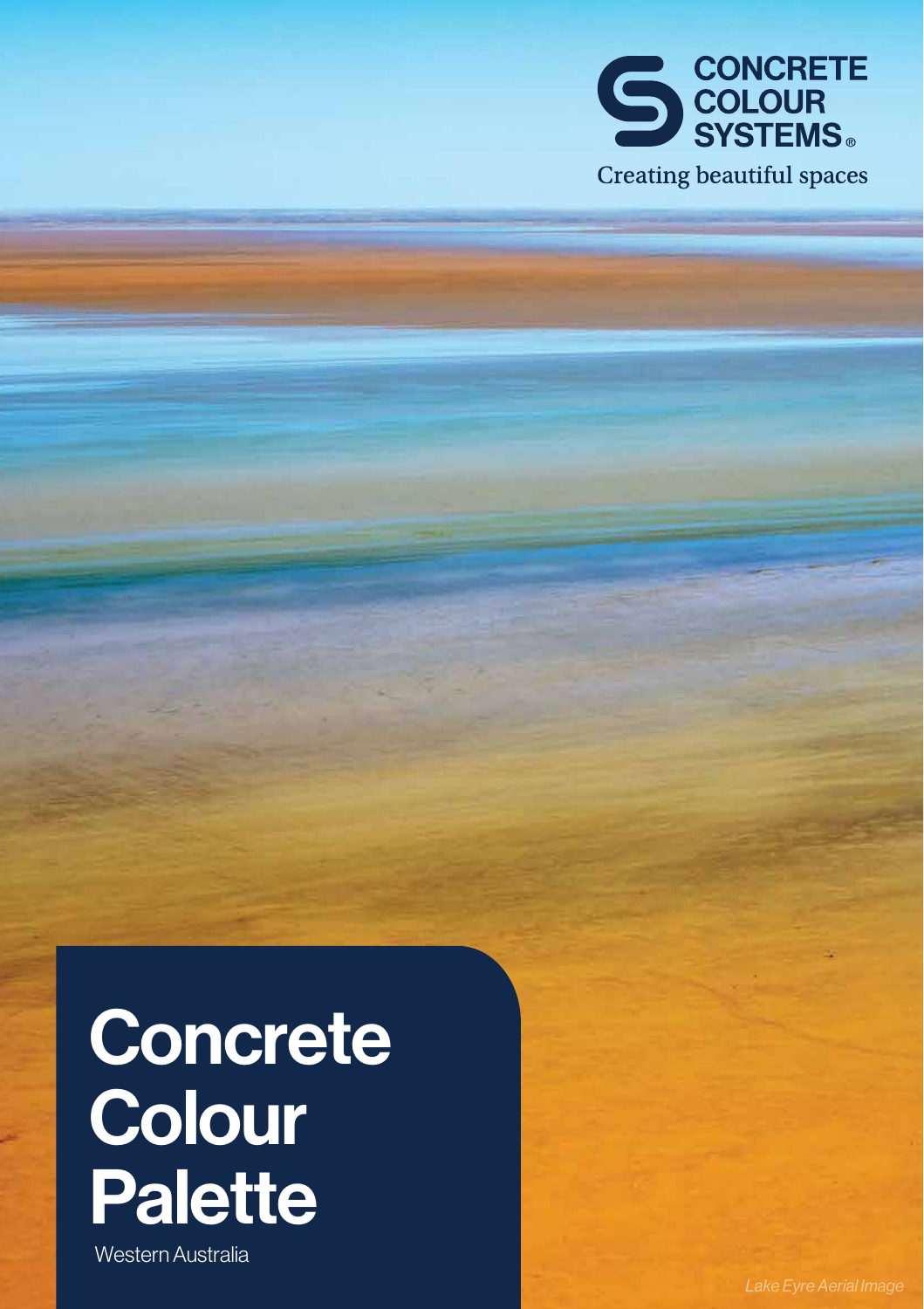# GENERATING GREAT PROJECT OUTCOMES

In partnership with leading concrete manufacturers and specifiers, CCS has provided the colour component to iconic projects around Australia since 1994. With excellent pigments and comprehensive technical support, concrete suppliers and specifiers know that they can rely on CCS to generate great project outcomes.

### High strength pigments made to endure

Only high-tint strength, long lasting pigments are used to create CCS Pigment Concentrates.

CCS Pigments consist of blends of synthetic iron oxides, titanium dioxides, chrome oxides and cobalt aluminium with maximum resistance to UV light and the aggressive alkaline conditions in concrete. They are manufactured in accordance with a Quality System certified to ISO 9001 and conform to the relevant world standards for pigments.



### **Specify different surface finishes to** create contrast and greater interest

A practical and cost effective way of creating greater contrast is to vary the surface finish in specific areas of the concrete slab.

The below photos depict a job where a single colour was used but with different surface treatments. The left hand photo is a Trowel finish whereas the right is an Exposed Aggregate finish. Removing 3mm of the surface layer of the concrete reveals the colour of the aggregates which significantly alters the final appearance.



TROWELLED SURFACE FINISH WITH CCS CARAMEL



CCS: Rhino

EXPOSED AGGREGATE FINISH WITH CCS CARAMEL

### How to order or specify your preferred colour



Select a colour and communicate this to your builder or Concrete Placer. They will instruct their concrete supplier to order sufficient bags of the CCS colour for the size of your project.



Step 1 Step 2 Step 3

The necessary number of bags of the specified colour will be delivered to the concrete plant in readiness for addition to the concrete truck.



On the day of concrete placement, the Concrete Producer will add the bags of pigment to the concrete truck at their manufacturing site. The coloured concrete will be delivered to your project site. The coloured concrete will be laid by your Concrete Placer.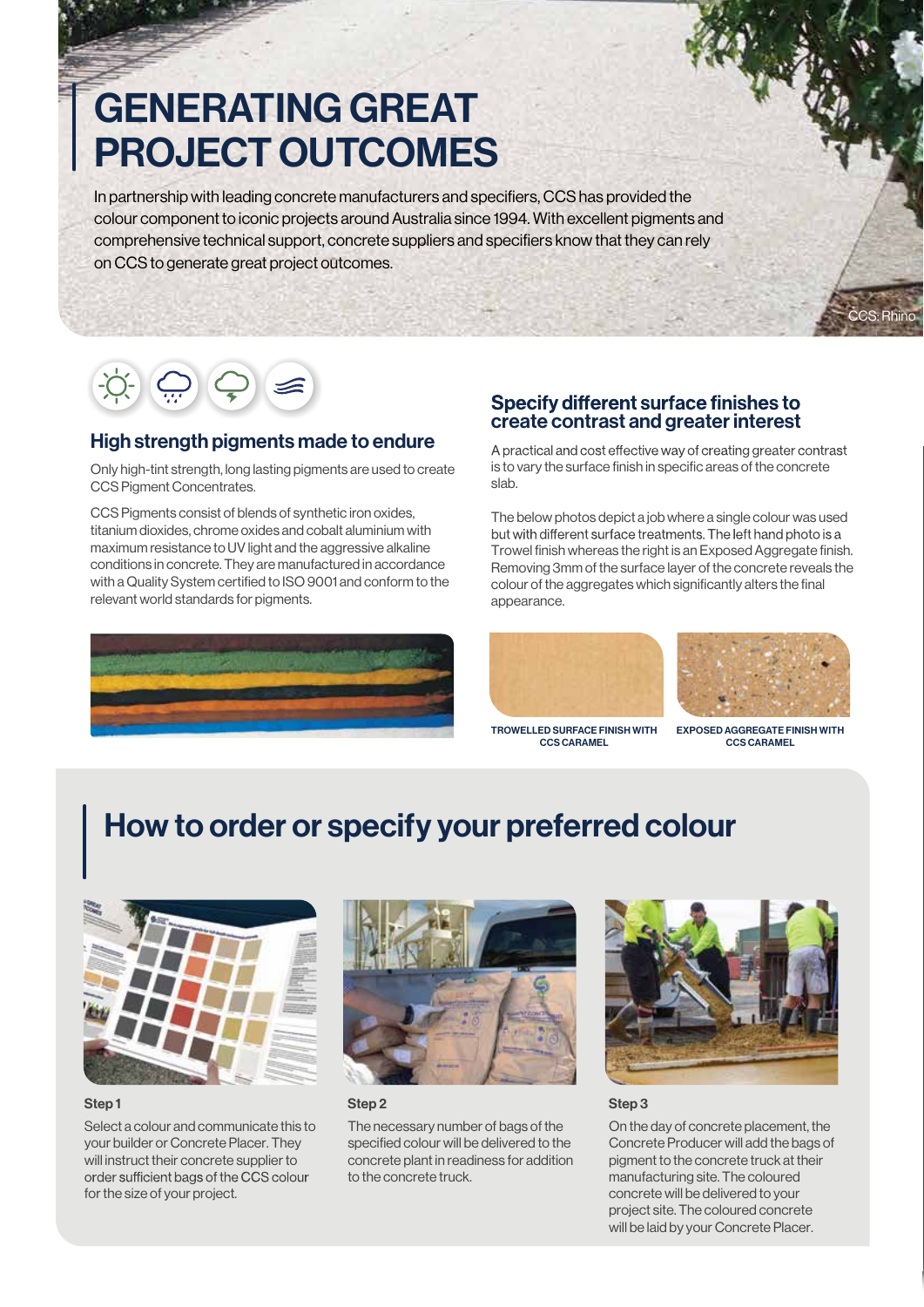# Protect and enhance your project with a CCS sealer



### Where a raw or natural finish is desired, specify a *Penetrating* type Sealer

### **CCS Stain Block**

### For optimum penetration

This top of the range sealer penetrates deeply into the concrete pores to assist in repelling moisture, oil and stains. It is ideal for dense concrete surfaces as well as natural stone such as travertine, granite and sandstone.

CCS Stain Block Enhancer includes additives to provide a slight enhancement of the surface colour.

### CCSStreetscape

This is a well-proven, water based sealer that provides oil and moisture repellance but at a more economical cost than Stain Block.

### **Surface-Coating Sealers**

### CCS Armourthane

A very tough, high solids polyurethane. It provides excellent wear and chemical resistance on all light commercial flooring type applications.

### CCS Decrathane Gloss

A water based version of CCS Amourthane, with a reduced effect on surface colour enhancement.

### CCS Hi-Build Enduro Acrylic Sealer

An all purpose sealer with good gloss retention. Best suited to residential type applications or on commercial jobs, where a low cost, but functional surface protection is required.



## The difference between *penetrating* and *surface-coating* sealers.

Penetrating sealers 'sink' into and cover the inside of the pores of the concrete.



MICROSCOPIC CLOSE UP OF CONCRETE SURFACE USING A PENETRATING SEALER

A surface-coating sealer covers the whole surface area.



MICROSCOPIC CLOSE UP OF CONCRETE SURFACE USING A SURFACE-COATING SEALER

### sealers have on surface colour. **Depiction of the subtle effect that Penetrating**



*The above examples demonstrate the same coloured concrete before, (far left) and after treatment with each of the three types of penetrating sealers.*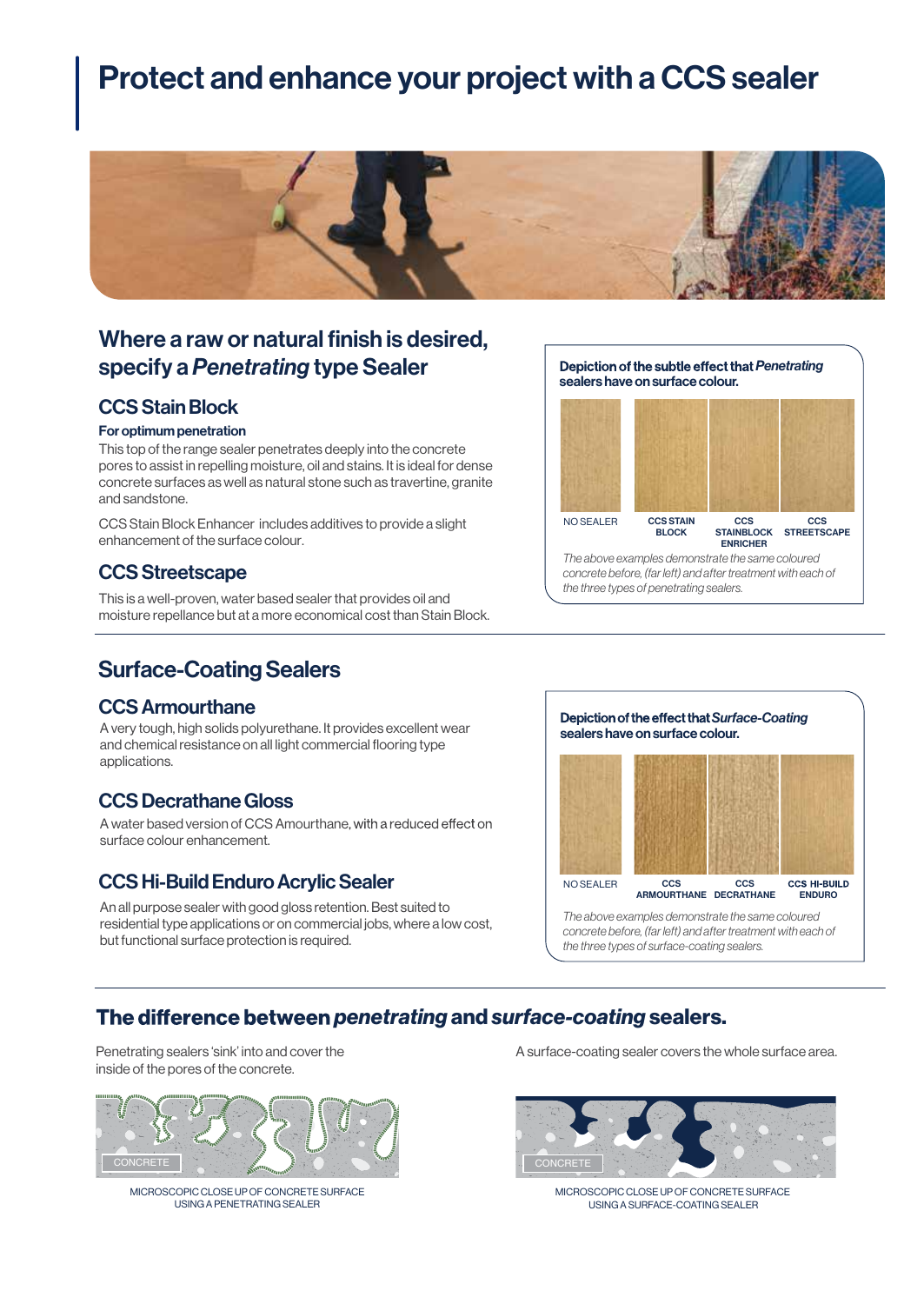

# Rich pigment blends for full depth coloure



Grey Cement Colours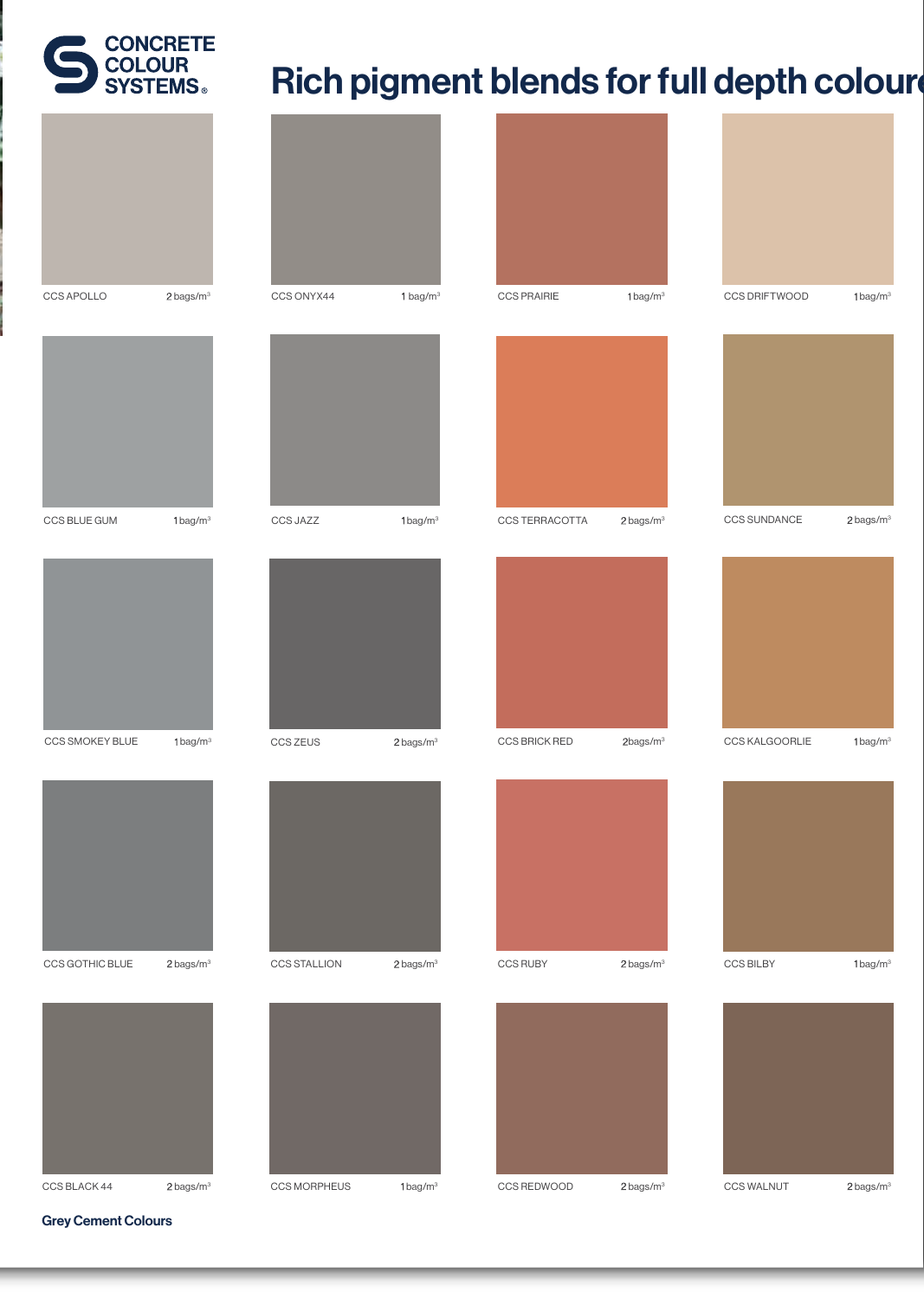# ed concrete





 $CCS$  DESERT BUFF  $2$  bags/m<sup>3</sup>











 $CCS$  SNOW\* 1bag/m<sup>3</sup>

### **Off-White Cement Colours**

\*Thesethree colourscan onlybereproduced by using Off-White Cement.

### **Suggested Specification**

Grey concrete is to be integrally coloured with Concrete Colour Systems CCS <colour name> by adding  $\langle$  1 or 2 > pre-formulated bags (refer to quantity nominated under colour swatch) per cubic metre of 25 or 32MPa concrete. < colour name >

Create surface texture using a broom (or nominate alternative finish). Cure with Australian Standards compliant CCS Slab Clad R curing compound or a used wet hessian cloth. At the completion of the curing period, remove dirt and remnants off the curing compound with CCS HD Degreaser. Rinse and allow the concrete to completely dry.

### Application of Sealer

*(Specifier to nominate if a penetrating or surface coating sealer is desired)* Coat concrete with < CCS Stain Block / Streetscape > penetrating sealer. *(refer to sealer page and nominate your preferred sealer) Alternatively*  Coat concrete with < CCS Hi-Build Enduro / Decrathane / Armourthane > surface-coating sealer. *(refer to sealer page and nominate your preferred sealer)*

Sealers should be applied in accordance with the product technical data sheets.

For more information regarding the placement of coloured concrete, please refer to our "Guidelines for Integrally Coloured Concrete" available at www.concretecoloursystems.com.au

### Variations between colour achieved on the job site versus the swatches

Due to the robust nature of laying coloured concrete on job sites, variations in colour between the enclosed swatches and the final concrete colour are to be expected.

The enclosed swatches are accurate representations of mixing the CCS pigment with concrete made under laboratory conditions.

In contrast, when coloured concrete is placed on a job site, its final colour will rain); the concrete placement finishing practices; the level and consistency of water addition to the concrete mixture; and the subsequent impact of efflorescence.

Consequently, when it is essential that the final colour is to be determined before installation, a representative job site sample should be prepared prior to the start of the actual job.

The site sample should be created using the intended raw materials, finishing techniques and desired sealer by the preferred contractor.

This sample should then be reviewed and approved once the sample has cured for 14 -28 days.